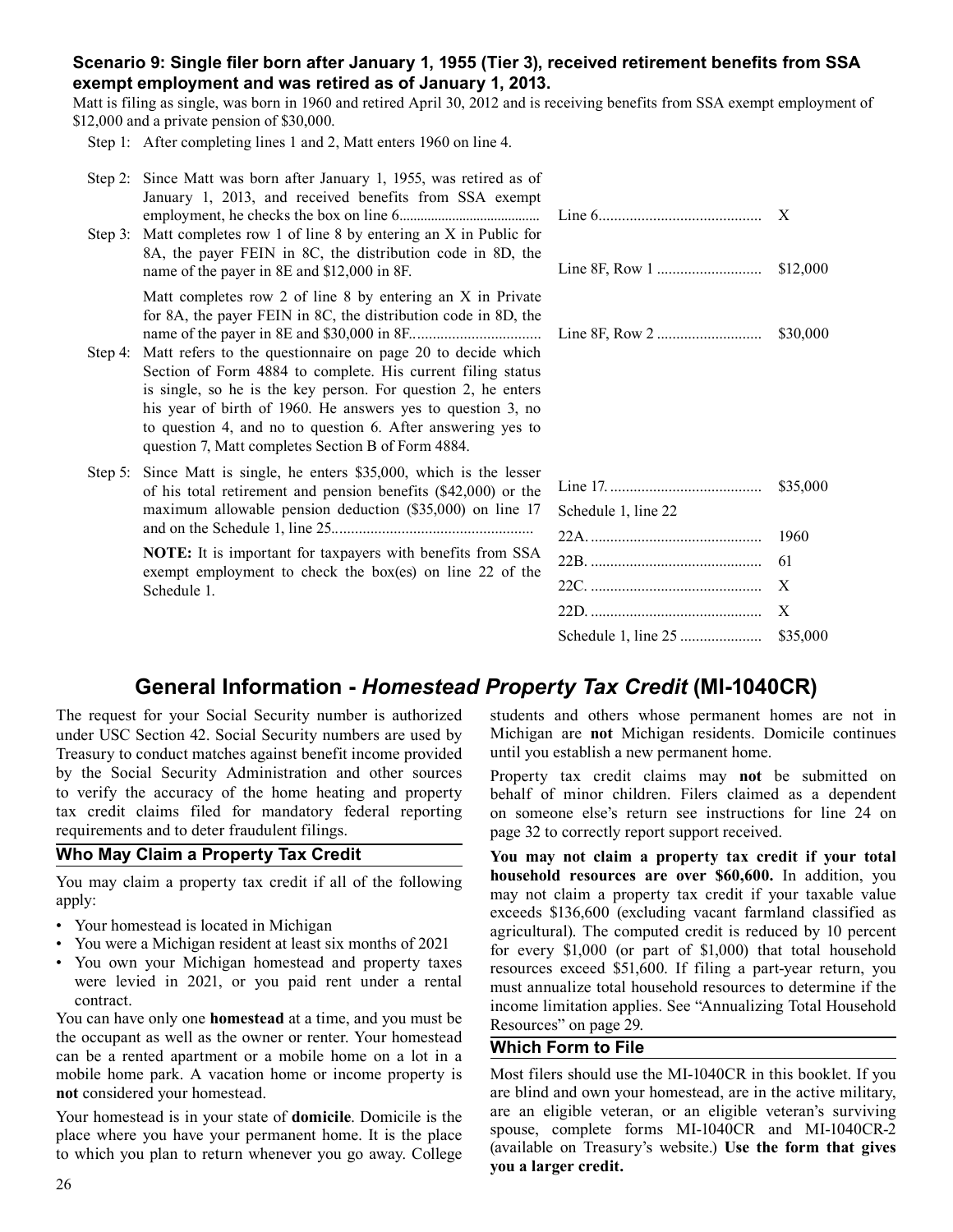If you are blind and rent your homestead, you cannot use the MI-1040CR-2. Claim your credit on the MI-1040CR and check box 5b if you are age 65 or younger. Check boxes 5a and 5b if you are blind and age 65 or older.

## **When to File**

If you are not required to file an MI-1040, you may file your credit claim as soon as you know your 2021 total household resources and property taxes levied in 2021. If you file a Michigan income tax return, your credit claim should be included with your MI-1040 return and filed by April 18, 2022 to be considered timely. To avoid penalty and interest, if you owe tax, postmark your return no later than April 18, 2022. The filing deadline to receive a 2021 property tax credit is April 18, 2026.

## **Amending Your Credit Claim**

File a new claim form and check the Amended Return box at the top of page 1 of the form. **If applicable, include a copy of your property tax statement(s) and/or lease agreement.**  You must file within four years of the date set for filing your original income tax return.

## **Delaying Payment of Your Property Taxes**

Senior citizens, disabled people, veterans, surviving spouses of veterans, and farmers may be able to delay paying property taxes. Contact your local or county treasurer for more information.

## **Total Household Resources**

Total household resources are the total income (taxable and nontaxable) of both spouses or of a single person maintaining a household. They are AGI, excluding net business and farm losses, net rent and royalty losses, and any carryover of a net operating loss, plus all income exempt or excluded from AGI. **Total household resources include the following items not listed on the form:**

- Capital gains on the sale of your residence regardless if the gains are exempt from federal income tax
- Compensation for damages to character or for personal injury or sickness
- An inheritance (except an inheritance from your spouse)
- Proceeds of a life insurance policy paid on the death of the insured (except benefits from a policy on your spouse)
- Death benefits paid by or on behalf of an employer
- Minister's housing allowance
- Forgiveness of debt, even if excluded from AGI (e.g., mortgage foreclosure)
- Reimbursement from dependent care and/or medical care spending accounts
- Scholarships, stipends, grants, and payments, except government payments, made directly to third parties such as an educational institution or subsidized housing project **NOTE:** COVID-related government cash grants paid directly to students in higher education institutions are included in total household resources.
- Forgiven Paycheck Protection Program loans, include the amount of the forgiven loan reduced by business expenses related to payroll, rent and utilities that were not deducted in determining AGI.

#### **Total household resources do NOT include:**

- Net operating loss deductions taken on your federal return
- Payments received by participants in the foster grandparent or senior companion program
- Energy assistance grants
- Government payments made directly to a third party (e.g., payments to a doctor, GI Bill benefits, payments from a PELL grant and the 2021 MSHDA Eviction Diversion Program (EDP) or COVID Emergency Rental Assistance Program (CERA) to the extent not included in AGI).

**NOTE:** If payment is made from money withheld from your benefit, the payment is part of total household resources. (For example, the MDHHS may pay your rent directly to the landlord.)

- Money received from a government unit to repair or improve your homestead
- Surplus food or food assistance program benefits
- State and city income tax refunds and homestead property tax credits
- Chore service payments (these payments are income to the provider of the service)
- The first \$300 from gambling, bingo, lottery, awards, or prizes
- The first \$300 in gifts of cash or merchandise received, or expenses paid on your behalf (rent, taxes, utilities, food, medical care, etc.) by parents, relatives, or friends
- Amounts deducted from Social Security or Railroad Retirement benefits for Medicare premiums
- Life, health, and accident insurance premiums paid by your employer
- Loan proceeds
- Inheritance from a spouse
- Life insurance benefits from a spouse
- Payments from a long-term care policy made to a nursing home or other care facility
- Most payments from The Step Forward Michigan program.
- Compensation for wrongful imprisonment
- Economic Impact Payments

Visit **www.michigan.gov/taxtotalhouseholdresources** for more information on total household resources.

## **Special Provisions for Farmers**

If you received a farmland preservation tax credit in 2021, you must include it in total household resources. You may subtract the business portion of your homestead property tax credit if you included it in taxable farm income. A homestead property tax credit is allowed only if the gross receipts from farming exceed total household resources.

## **Property Taxes Eligible for Credit**

Ad valorem property taxes that were levied on your homestead in 2021, including administrative collection fees up to 1 percent of the taxes, can be claimed no matter when you pay them. You may add to your 2021 taxes the amount of property taxes billed in 2021 from a corrected or supplemental tax bill. You must **deduct** from your 2021 property taxes any refund of property taxes received in 2021 that was a result of a corrected tax bill from a previous year.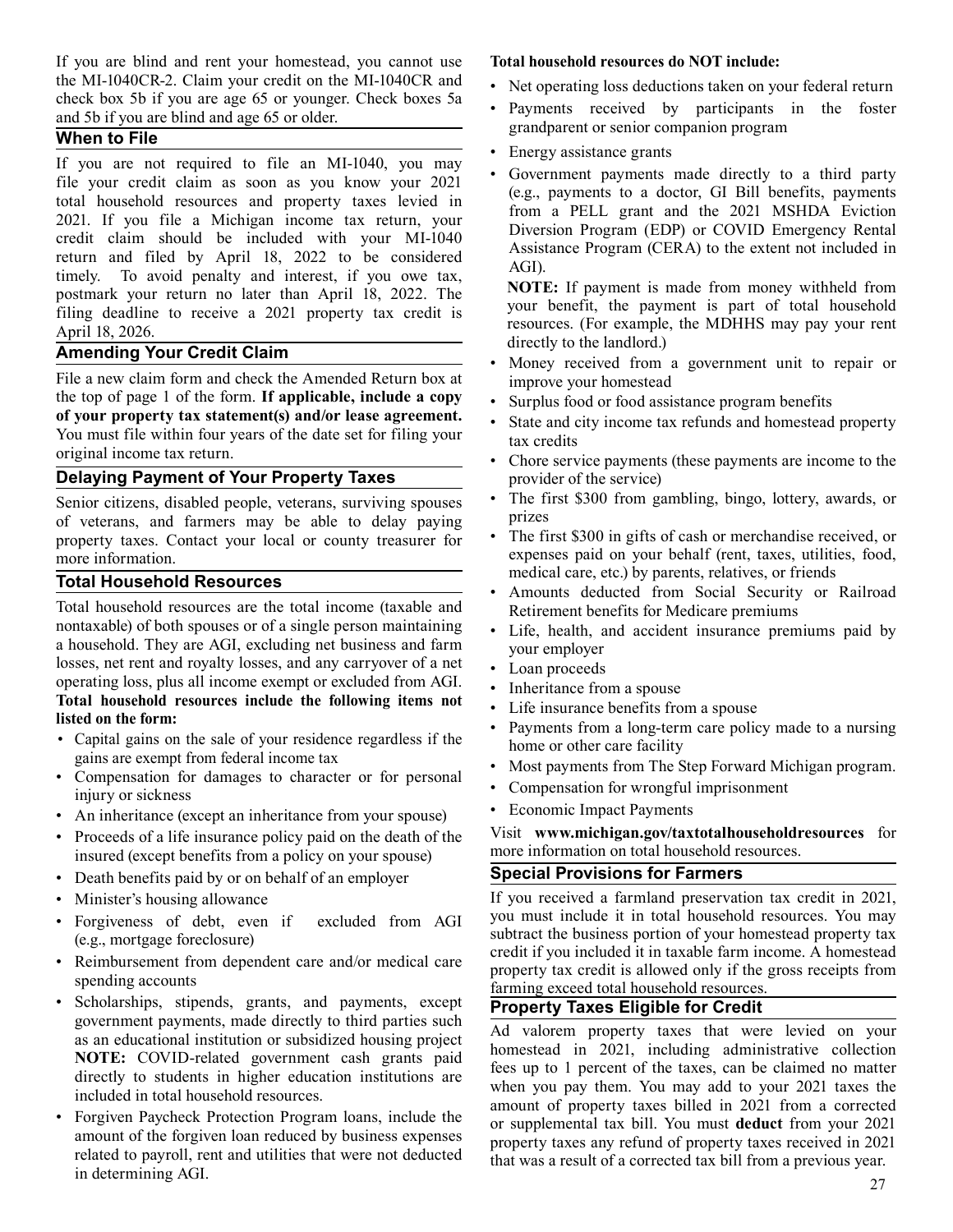## **Do not include:**

- Delinquent property taxes (e.g., 2020 property taxes paid in 2021)
- Penalty and interest on late payments of property tax
- Delinquent water or sewer bills
- Property taxes on cottages or second homes
- Association dues on your property
- Most special assessments for drains, sewers, and roads do not meet specific tests and may not be included. You may include special assessments only if they are levied using a uniform millage rate, are based on taxable value, and are either levied in the entire taxing jurisdiction or they are used to provide police, fire, or advanced life support services and are levied township-wide, except for all or a portion of a village.

**NOTE:** School operating taxes are generally only levied on the non-homestead portion of the property and may not be included in taxes levied when computing the property tax credit on any portion of the home not used as your homestead.

**Home used for business.** If you use part of your home for business, you may claim the property taxes on the living area of your homestead, but **not** the property taxes on the portion used for business. Include a copy of U.S. Form *8829* with your Michigan return.

**Owner-occupied duplexes.** When both units are equal, you are limited to 50 percent of the tax on both units, after subtracting the school operating taxes from the total taxes billed.

**Owner-occupied income property.** Apartment building and duplex owners who live in one of the units or single family homeowners who rent a room(s) to a tenant(s) must complete two calculations to figure the tax they can claim and base their credit on the **lower** amount. First, subtract 23 percent of the rent collected from the tax claimed for credit. Second, reduce the tax claimed for credit by the amount of tax claimed as rental expense on your federal return*.* Include a copy of the U.S. *Schedule E* with your Michigan return*.*

**Example:** Your home has an upstairs apartment that is rented to a tenant for \$395 per month. Total property taxes on your home are \$2,150. Of this amount, \$858 is claimed as rental expense. The calculations are as follows:

## **Step 1:**

\$395 x  $12 = $4,740$  annual rent

 $$4,740 \times 0.23 = $1,090$  taxes attributable to the apartment

\$2,150 total taxes -  $$1,090 = $1,060$  taxes attributable to owner's homestead

## **Step 2:**

\$2,150 total taxes - \$858 taxes claimed as a business deduction = \$1,292 taxes attributable to homestead

## **Step 3:**

The owner's taxes that can be claimed for credit are \$1,060, the smaller of the two computations.

**Farmers.** Include farmland taxes in your property tax credit claim if any of the following conditions apply:

• If your gross receipts from farming are greater than your household income, you may claim all of your taxes on unoccupied farmland classified as agricultural. Do **not**  include taxes on farmland that is not adjacent or contiguous to your home and that you rent or lease to another person.

- If gross receipts from farming are less than your household income and you have lived in your home **more** than ten years, you may claim the taxes on your home and the farmland adjacent and contiguous to your home.
- If gross receipts from farming are less than your household income and you have lived in your home **less** than ten years, you may claim the taxes on your home and five acres of farmland adjacent and contiguous to your home.

You may not claim rent paid for vacant farmland when computing your property tax credit claim. Farmland owned by a business entity may not be claimed for a homestead property tax credit by one of the individual members.

Include any farmland preservation tax credit in your total household resources. Enter the amount of credit you received in 2021 on line 20 or include it in net farm income on line 16.

Homestead property tax credits are not included in total household resources. If you included this amount in your taxable farm income, subtract it from total household resources.

## **Rent Eligible for Credit**

You must be under a lease or rental contract to claim rent for credit. In most cases, 23 percent of rent paid is considered property tax that can be claimed for credit. The following are exceptions:

- If you rent or lease housing subject to a **service charge or fees paid** instead of property taxes, you may claim a credit based upon 10 percent of the gross rent you paid. Enter this amount on line 55 and 10 percent of rent paid on line 56, and follow instructions.
- If your housing is **exempt** from property tax and no service fee is paid, you are not eligible for a credit. **This includes university- or college-owned housing.**
- If **your housing costs are subsidized,** base your claim on the amount you pay. Do not include the federal subsidy amount.
- If you are a **mobile home park resident,** claim the \$3 per month specific tax on line 10, and the balance of rent paid on line 11.
- If you are a **cooperative housing corporation resident member,** claim your share of the property taxes on the building. If you live in a cooperative where residents pay rent on the land under the building, you may also claim 23 percent of that land rent. **NOTE:** Do **not** take 23 percent of your total monthly payment.
- If you are a resident of a **special housing facility** (not noted above), base your claim on rent only. **Do not** include other services. If you pay rent with other services and you are unable to determine the portion that constitutes rent only, you may determine your portion of the property taxes that can be claimed for credit based on square footage, or, divide the taxes by the number of residents for whom the home is licensed to care. This information may be obtained from your housing facility. Visit **www.michigan.gov/iit** for more information about claimants living in special housing facilities.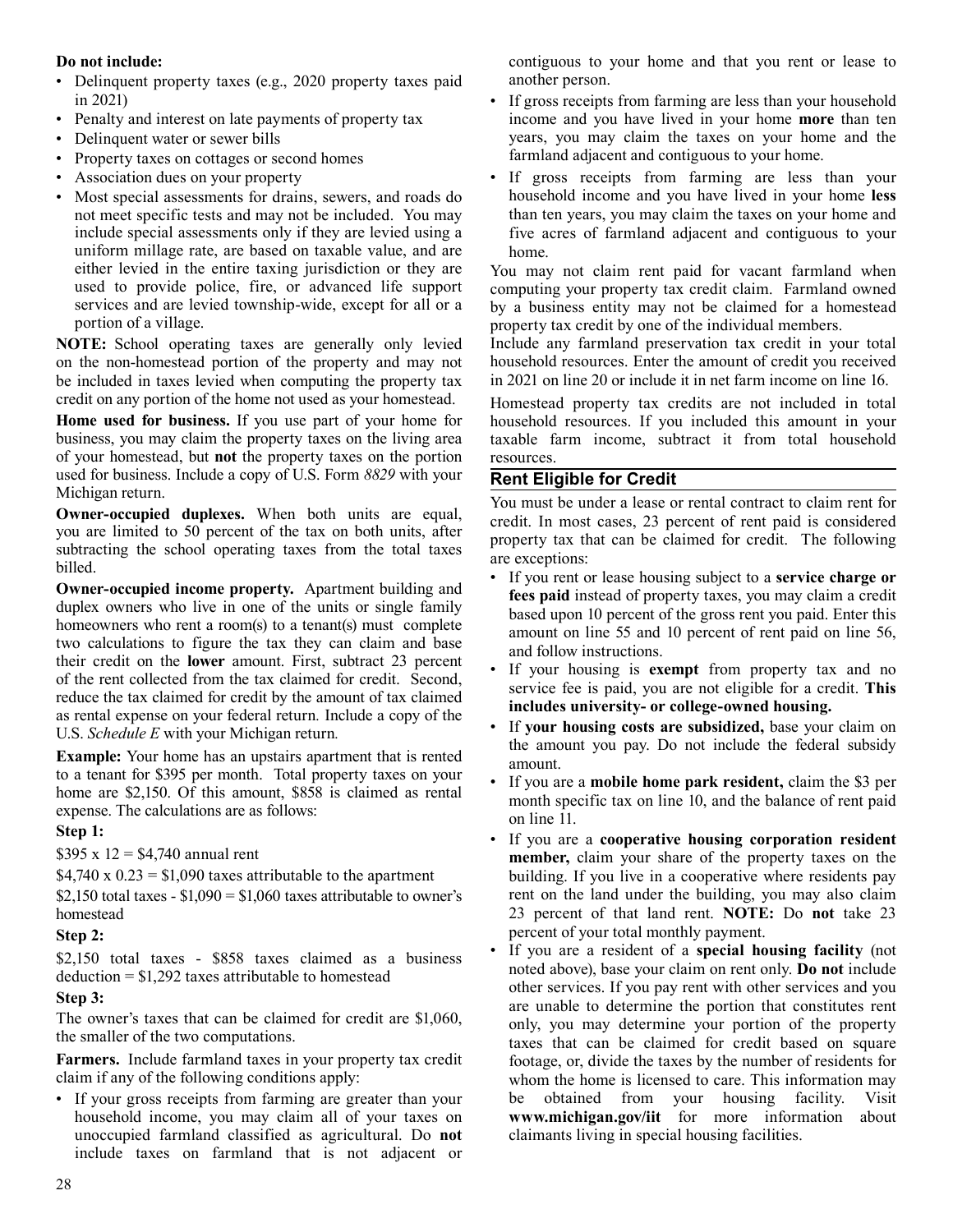**Example:** You pay \$750 per month for room and board. You occupy 600 square feet of a 62,000 square foot apartment building. The landlord pays \$54,000 in taxes per year. **Step 1:**  $600/62,000 = 0.0097$ 

**Step 2:** \$54,000 x 0.0097 = \$524 taxes you can claim for credit

**Home used for business.** If you use part of your apartment or rented home for business, you may claim the rent on the living area of your homestead, but not the rent on the portion used for business.

## **If You Moved in 2021**

**Residents** who temporarily lived outside Michigan may qualify for a credit if Michigan remained their state of domicile. Personal belongings and furnishings must have remained in the Michigan homestead **and** the homestead must **not** have been rented or sublet during the temporary absence. (See the definitions of resident on page 6 and domicile on page 26.)

**If you bought or sold your home or moved during 2021,** you must prorate your taxes. Complete MI-1040CR, Part 3, to determine the taxes that can be claimed for credit. Use only the taxes levied in 2021 on each Michigan homestead, then prorate taxes based on days of occupancy. Do **not** include taxes on out-of-state property. Do not include property taxes for property with a taxable value greater than \$136,600. Excluded from this restriction is unoccupied farmland classified as agricultural by your assessor.

## **Part-Year Residents**

If you lived in Michigan at least six months during the year, you may be entitled to a partial credit. If you are a part-year resident, you must include all income received as a Michigan resident in total household resources (line 33). Complete MI-1040CR, Part 3, to determine the taxes eligible to be claimed for credit on your Michigan homestead.

## **Deceased Claimant's Credit**

The estate of a taxpayer who died in 2021 (or 2022 before filing a claim) may be entitled to a credit for 2021. The surviving spouse, other authorized claimant, or personal representative can claim this credit. Use the decedent's name and Social Security number and the personal representative's address. If the taxpayer died after December 31, 2020, enter the date of death in the "Deceased Taxpayer" box on page 3.

The **surviving spouse** is considered married for the year in which the deceased spouse died and may file a joint credit for that year. Enter both names and Social Security numbers on the form, and write "DECD" after the decedent's name. Sign the return and write "filing as surviving spouse" in the deceased's signature line. Enter the date of death in the "Deceased Taxpayer" box on the bottom of page 3. Include the decedent's income in total household resources.

If filing as a **personal representative or claimant** for the refund of a **single** deceased taxpayer, you **must include a U.S. Form** *1310* **or** *Michigan Claim for Refund Due a Deceased Taxpayer* **(MI-1310)**. Enter the decedent's name in the Filer's Name line and the representative's or claimant's name, title and address in the Home Address line. See the "Deceased Taxpayer Chart of Examples" on page 7. A **claimant** must prorate to the date of death as noted in the following paragraph.

The **personal representative or claimant** claiming a credit for a single deceased person or on a jointly filed credit if both filers became deceased during the 2021 tax year, must prorate taxes to the date of death. Complete lines 47 through 51 to prorate the property taxes. Annualize total household resources (see instructions in the next section). Include a copy of the tax bills or lease agreements. If filing as a **personal representative or claimant** of deceased taxpayers for a **jointly** filed return, you **must include a U.S. Form** *1310* **or** *Michigan Claim for Refund Due a Deceased Taxpayer* **(MI-1310)**. Enter the name(s) of the deceased person(s) in the Filer's and/or Spouse's Name lines and the representative's or claimant's name, title, and address in the Home Address line. See "Deceased Taxpayer Chart of Examples" on page 7.

## **Annualizing Total Household Resources**

If you are filing a part-year credit (for a deceased taxpayer or a part-year resident), you must annualize the total household resources to determine if the credit reduction applies. (Exception: the surviving spouse filing a joint claim does not have to annualize the deceased spouse's income.)

- If you have checked a box on line 5 and your annualized total household resources are less than \$6,000 use your annualized total household resources to determine your percentage of taxes not refundable from MI-1040CR Table 2 on page 33.
- A senior, age 65 or older, filing a part-year credit must calculate annualized total household resources before using MI-1040CR Table A on page 33.
- If the annualized income is more than  $$51,600$  for any claimant, use annualized total household resources to determine the percentage allowable in MI-1040CR Table B on page 33.

#### **To annualize total household resources, which projects what it would have been for a full year:**

**Step 1:** Divide 365 by the number of days the taxpayer was a Michigan resident in 2021.

**Step 2:** Multiply the answer from step 1 by the taxpayer's total household resources (MI-1040CR, line 33). The result is the annualized total household resources.

## **Maximum Credit Limit for Deceased Taxpayers**

For most claimants, the maximum credit limit is \$1,500. But, if you are filing a credit for a taxpayer who died during 2021, the maximum credit of \$1,500 shall be reduced proportionately based on days of occupancy.

To reduce the maximum credit limit of \$1,500 proportionately based on days of occupancy:

**Step 1:** Divide the number of days of occupancy the taxpayer was a Michigan resident in 2021 by 365 days.

**Step 2:** Multiply \$1,500 by the result from Step 1. The result is the maximum credit.

## **Example:**

Jane passed away on June 30, 2021. Following the steps above, Jane determines her prorated maximum credit is \$750.

**Step 1:** 181 days / 365 days = 50%

**Step 2:** \$1,500 x 50% = \$750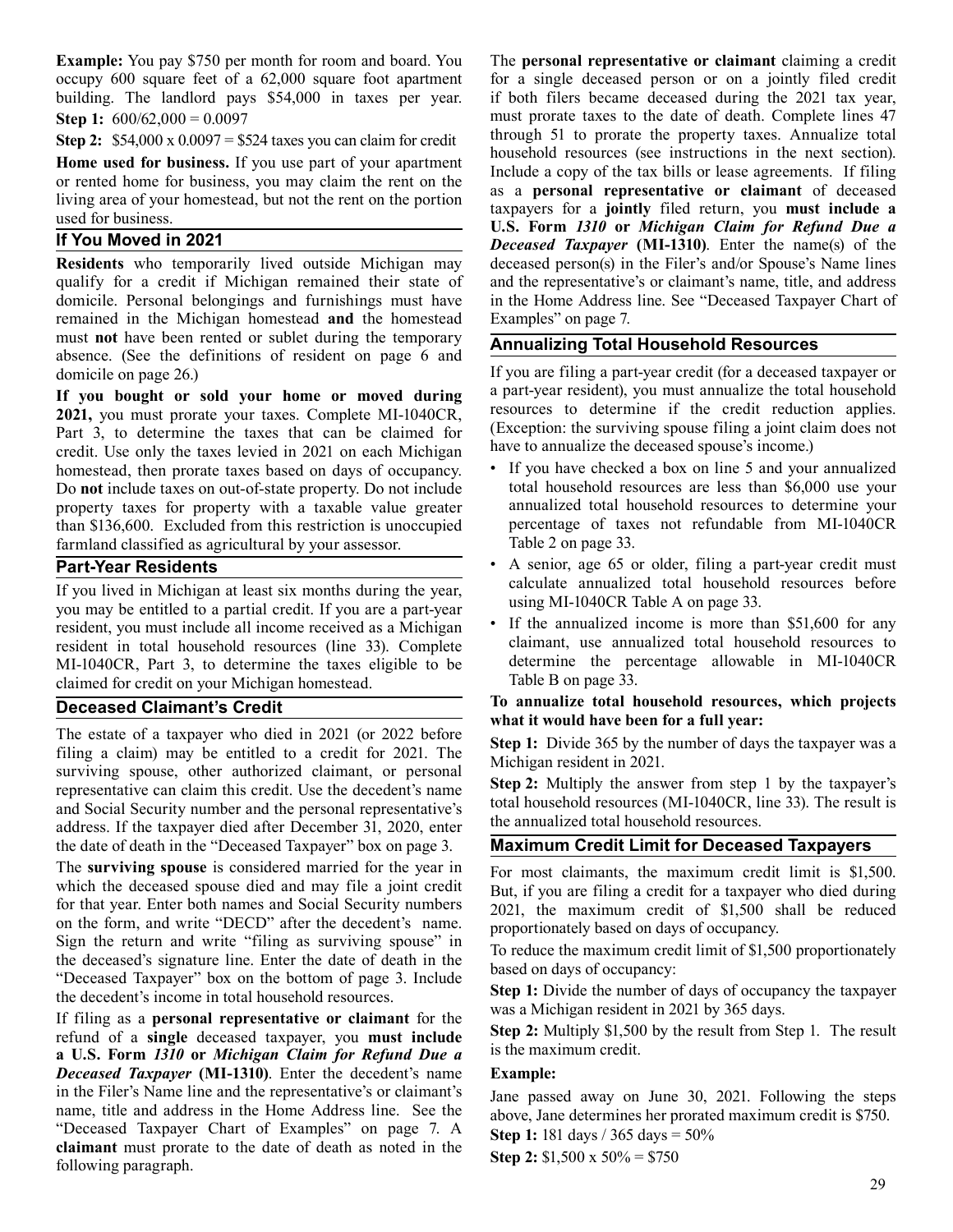The prorated maximum credit replaces the maximum credit of \$1,500 on the MI-1040CR, lines 38, 39 or 41 as well as Worksheets 4 and 5, where applicable. The lesser amount of the calculation or the prorated maximum credit must be used on these lines.

## **Married During 2021**

If you married during 2021, combine each spouse's share of taxes or rent for the period of time you or your spouse lived in separate homesteads prior to getting married. Then add this to the prorated taxes or rent for your marital home after your marriage. You are only allowed to claim rent and taxes on homesteads located in Michigan.

## **Filing a Joint Return and Maintaining Separate Homesteads**

Your claim must be based on the tax or rent paid on only one home during a 12 month period. The total household resources must be the combined income of both you and your spouse for the entire year.

#### *Married Filing Separately and Divorced or Separated Claimants Schedule* **(Form 5049)**

This form can be found at **www.michigan.gov/taxes**. Submit Form 5049 with Form MI-1040CR, MI-1040CR-2 or MI-1040CR-7 if any of the following situations apply to you:

- You filed as married filing separately, and you and your spouse maintained separate homesteads all year. Complete only Part 3 of Form 5049.
- You filed as married filing separately, and you shared a homestead with your spouse all year.
- You filed as married filing separately, and you and your spouse maintained separate homesteads at the end of the year.

## **Filing Separate State Returns and Maintaining Separate Homesteads**

Spouses who file separate Michigan income tax returns and did not share a household during the tax year may each claim a credit. Each credit is based on the individual taxes or rent and individual total household resources for each person. This only applies to homes located in Michigan. They each must complete Form 5049 and provide an explanation in Part 3.

## **Married Filing Separately and Shared a Homestead**

Spouses who file separate Michigan income tax returns but shared a homestead for the entire year are entitled to one property tax credit. The credit claim must be based on the total household resources of both spouses during the time the homestead was shared. A spouse claiming the credit must complete Form 5049 and include the total household resources for both spouses. A spouse filing the credit should also include the other spouse's income on the Other Nontaxable Income line of the Homestead Property Tax Credit Claim. You and your spouse may choose how you want to divide the credit. If each spouse claims a portion of the credit, include a copy of the claim showing each spouse's share of the credit with each income tax return. Enter only your portion of the credit on your MI-1040CR, line 44.

# **Separated or Divorced in 2021**

Figure your credit based on the taxes you paid together before your separation plus the taxes you paid individually after your separation. Complete and include Form 5049 and include a schedule showing your computation. For more information or to help you calculate a prorated share of taxes, see *Michigan Homestead Property Tax Credits for Separated or Divorced Taxpayers* (Form 2105).

**Example:** Karl and Cathy separated on October 2, 2021. The annual taxes on the home they owned were \$1,860. Cathy continued to live in the home and Karl moved to an apartment on October 2 and paid \$350 per month rent for the rest of the year. Cathy earned \$20,000 and Karl earned \$25,000. They lived together for 274 days.

**Step 1:** Calculate the prorated total household resources for each spouse for the 274 days they lived together. Divide each spouse's total household resources by 365 days, then multiply that figure by 274.

Cathy (\$20,000/365) x  $274 = $15,014$ 

Karl (\$25,000/365) x 274 = \$18,767

Cathy and Karl must each complete Form 5049 and list income earned during the period they lived together.

**Step 2:** Add both prorated total household resources together to determine the total for the time they lived together.

 $$15,014 + $18,767 = $33,781$ 

**Step 3:** Divide each individual's prorated share of total household resources by the total from Step 2 to determine the percentage attributable to each.

Cathy  $$15,014/\$33,781 = 44\%$ 

Karl  $$18,767/\$33,781 = 56\%$ 

**Step 4:** Calculate the prorated taxes eligible for credit for the time they lived together. Divide the \$1,860 by 365 days, then multiply by 274 days.

 $$1,860/365$ ) x  $274 = $1,396$ 

**Step 5:** Calculate each individual's share of the prorated taxes. Multiply the \$1,396 by the percentages determined in Step 3.

Cathy  $$1,396 \times 44\% = $614$ 

Karl  $$1,396 \times 56\% = $782$ 

Enter these amounts on MI-1040CR, line 50, column B.

Cathy uses lines 47 through 50, column A, to compute her share of taxes for the remaining 91 days.

Karl uses lines 52 and 53 to compute his share of rent. Each completes the remaining lines of MI-1040CR according to the form instructions.

#### **Residents of Adult Care Homes Including Assisted Living Facilities**

If you are a resident of a nursing home, adult foster care home, or home for the aged; including assisted living facilities, that facility is considered your homestead. If the facility provides an itemized statement that separates rent from other services, base your credit on rent. If the facility does not provide an itemized statement and pays local property taxes (many do not), you may claim your portion of those taxes for credit. Ask the facility manager for your share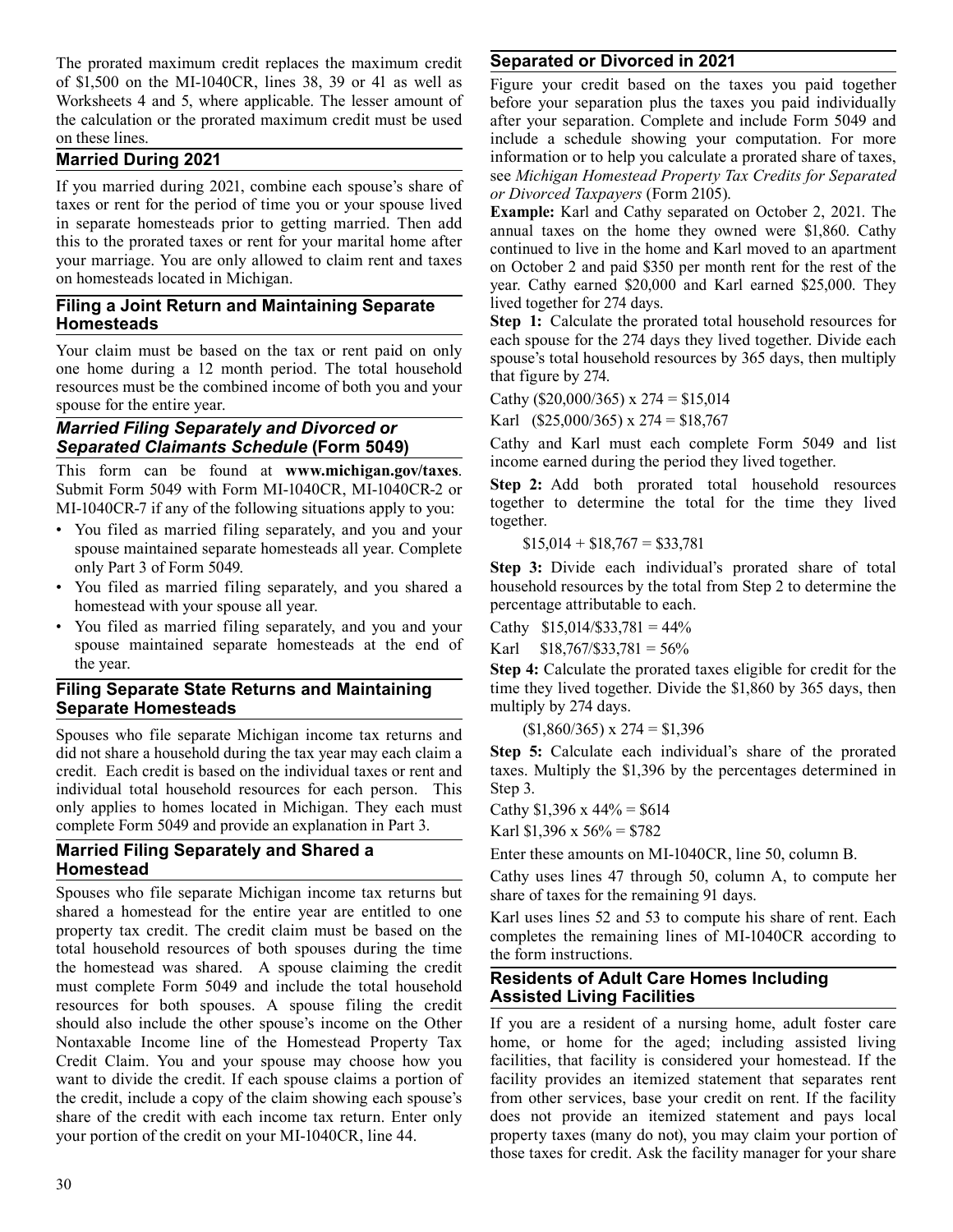of the taxes. If you wish to determine your share of the taxes yourself:

- For a licensed facility, divide the amount of property taxes levied in 2021 by the number of residents for which the facility is licensed.
- For an unlicensed facility, divide the square footage the claimant occupies by the square footage of the facility and multiply the result by the total property taxes levied on the facility.

If both you and your spouse live in the facility, add your shares together. If you lived in the facility only part of the year, multiply this amount by the portion of the year you lived at the facility.

**Exception:** Credit is not allowed if your care facility charges are paid directly to the facility by a government agency.

If you maintain a homestead and your spouse lives in an adult care home, you may file a joint credit claim. Compute your claim using the tax on your homestead and your spouse's rent or share of the facility's property tax.

If you are single and maintain a homestead (that is **not**  rented) while living in an adult care home, you may claim either your homestead or your share of the facility's property tax, but not both. Use the one that gives you the larger credit.

# **Single Adults Sharing a Home**

When two or more single adults share a home, each may file a credit claim if each was contracted to pay rent or owns a share of the home. Each adult should file an individual claim based on his or her total household resources, prorated share of taxes levied or rent paid, and prorated share of the taxable value.

Additional information can be found on Treasury's website.

# **Line-by-Line Instructions for** *Homestead Property Tax Credit* **(MI-1040CR)**

## *Lines not listed are explained on the form.*

**Amended Return box:** If amending your 2021 credit, check the box at the top of the form. See pages 7 and 27.

**Lines 1, 2, and 3:** Enter your name(s), address, and full nine-digit Social Security number(s). If you are married filing separately, enter both Social Security numbers, but do **not** enter your spouse's name.

**Line 5:** Check the box that applies to you or your spouse as of December 31, 2021, if any. If both boxes 5a and 5b apply, check both.

**Line 5a: Age 65 or older.** This includes the unremarried surviving spouse of a person who was 65 or older at the time of death. You are considered 65 the day before your 65th birthday.

#### **Line 5b: Deaf, blind, hemiplegic, paraplegic, quadriplegic, or totally and permanently disabled.**

- Deaf means the primary way you receive messages is through a sense other than hearing (e.g., lip reading or sign language)
- Blind means your better eye permanently has 20/200 vision or less with corrective lenses, or your peripheral field of vision is 20 degrees or less.
- Totally and permanently disabled means disabled as defined under Social Security Guidelines 42 USC 416. **If you were age 66 by October 31, 2021, you may not file a claim as totally and permanently disabled.**

**Line 6: Filing Status.** Check the box to identify your filing status. All couples who are married under the laws of the State of Michigan, or under the laws of another state, and are treated as married for federal tax purposes must claim either married filing jointly or married filing separately status on the property tax credit. If you file a joint federal return, you must file a joint property tax credit. If you filed married filing separately, you must include the total household resources of both spouses unless you maintained separate homesteads. If you filed your federal return as head of household or qualifying widow(er), file your property tax credit as single.

**Line 7: Residency.** Check the box that describes your Michigan residency for 2021. If you and your spouse had a different residency status during the year, check a box for each of you. If you checked box c, enter the dates of Michigan residency in 2021.

## **Property Tax**

**Line 8: Homestead Status.** Check this box if the taxable value of your homestead includes unoccupied farmland classified as agricultural by your assessor.

**Line 9: If the taxable value of your homestead is greater than \$136,600, STOP; you are not eligible for the homestead property tax credit.** If your taxable value is less than \$136,600, enter the 2021 taxable value from your 2021 property tax statement or assessment notice. If you do not know your taxable value, contact your local assessor. Farmers should include the taxable value of all land that qualifies for this credit (see instructions for farmers on page 27). **Farmers should note that the \$136,600 limit on taxable value does not apply to the taxable value on the portion of their homestead that is attributable to unoccupied farmland classified as agricultural.**

**Line 10:** Read "Property Taxes Eligible for Credit" on page 27 before you complete this line.

Line 11: Read "Rent Eligible for Credit" on page 28 before you complete this line.

## **Total Household Resources**

Include all taxable and nontaxable income you and your spouse received in 2021. If your family lived in Michigan and one spouse earned wages outside Michigan, include the income earned both in and out-of-state in your total household resources. (See "Total Household Resources," page 27.)

**Line 14:** Enter all compensation received as an employee. Include strike pay, supplemental unemployment benefits (SUB pay), sick pay, or long-term disability benefits, including income protection insurance, and any other amounts reported to you on Form W-2.

**Line 15:** Do not include business dividend and interest income reported as a distributive share on your federal *Schedule K-1*. See line 16 instructions.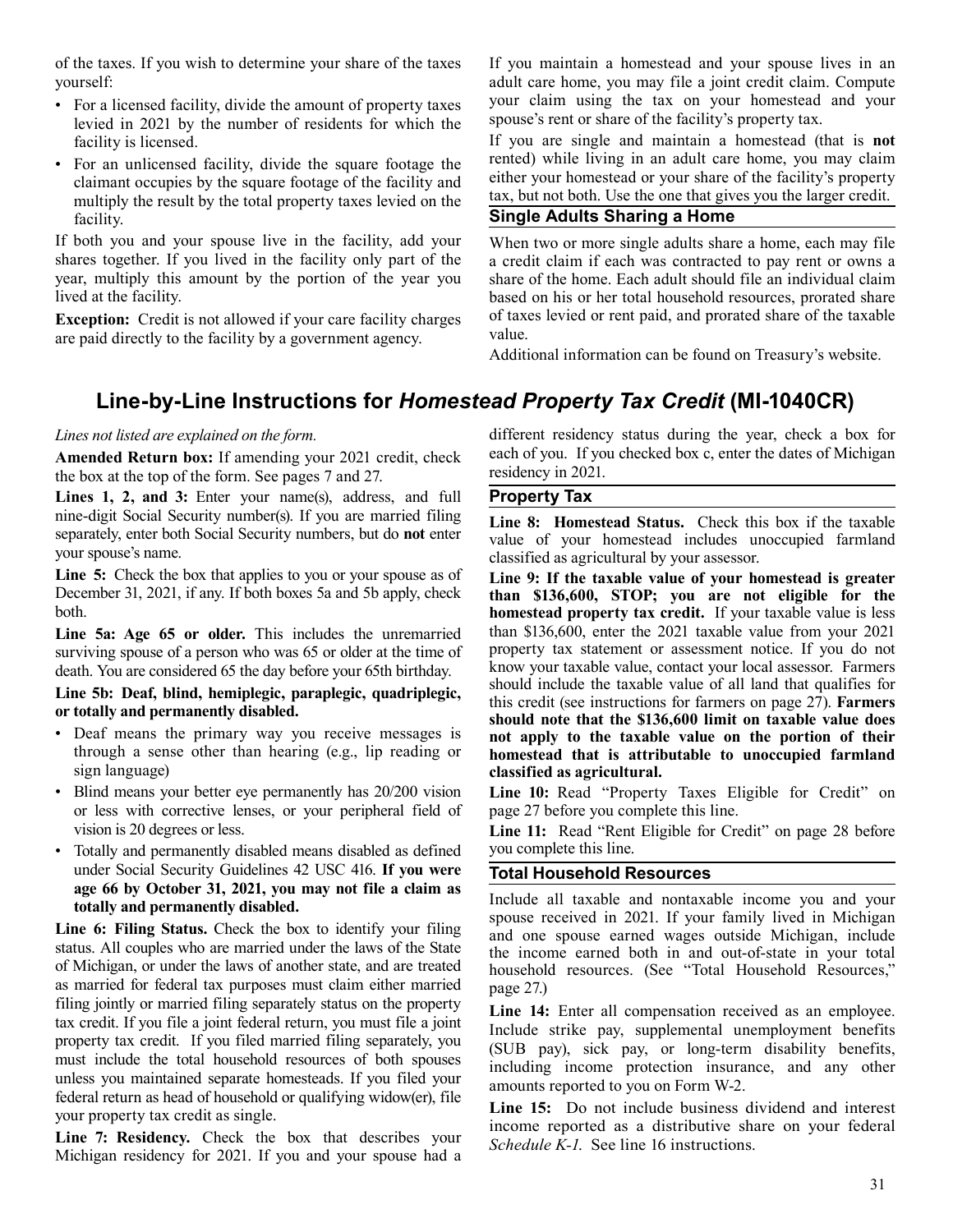**Line 16:** Enter amounts to the extent included in AGI from:

- U.S. *Schedule C* (Profit or Loss from Business).
- Part II (Ordinary Gains and Losses) of the U.S. Form *4797.*
- Part II (Income or Loss from Partnerships and S Corporations) and Part III (Income or Loss from Estates and Trusts) of the U.S. *Schedule E.*
- U.S. *Schedule F* (Profit or Loss from Farming).
- Include income items reported as a distributive share.

#### **If the total is negative enter "0." Include amounts from sources outside Michigan. Include the above federal schedules with your claim.**

Line 17: Enter amounts to the extent included in AGI from:

- Part I (Income or Loss from Rental Real Estate and Royalties) of the U.S. *Schedule E.*
- Part IV (Income or Loss from Real Estate Mortgage Investment Conduits (REMIC)) of the U.S. *Schedule E*  (rents, royalties).
- Part V (Net farm rental income or (loss) from Form 4835) of the U.S. *Schedule E.*

#### **If the total is negative enter "0." Include amounts from sources outside Michigan. Include the above federal schedules with your claim.**

**Line 18:** Enter all annuity, retirement, pension and individual retirement account (IRA) benefits. This should be the taxable amount shown on your U.S. Form *1099-R*. If no taxable amount is shown on your U.S. Form *1099-R*, use the amount required to be included in AGI. Enter "0" if all of your distribution is from your contributions made with income previously included in AGI. Include reimbursement payments such as an increase in a pension to pay for Medicare charges. Also include the total amount of any lump sum distribution including amounts reported on your U.S. Form *4972*. Do **not** include recoveries of after-tax contributions or amounts rolled over into another plan (amounts rolled over into a Roth IRA must be included to the extent included in AGI). You must include any part of a distribution from a Roth IRA that exceeds your total contributions to the Roth IRA regardless of whether this amount is included in AGI. Assume all contributions to the Roth IRA are withdrawn first. **NOTE:** Losses from Roth IRAs cannot be deducted.

**Line 19:** Enter net capital gains and losses. This is the total of short-term and long-term gains, less short-term and long-term losses from your U.S. *Schedule D* (losses cannot exceed \$3,000 if single or married filing jointly, or \$1,500 if married filing separately). Include gains realized on the sale of your residence whether or not these gains are exempt from federal income tax.

**Line 20:** Enter alimony received and other taxable income. Only include alimony received if due to a divorce granted prior to 2019. Other taxable income includes: awards, prizes, lottery, bingo, and other gambling winnings over \$300; farmland preservation tax credits if not included in net farm income on line 16; and forgiveness of debt to the extent included in federal AGI (e.g., mortgage foreclosure).

**Line 21:** Enter all Social Security, Supplemental Security Income (SSI), and/or Railroad Retirement benefits. Include death benefits and **amounts received for minor children or**  **other dependent adults** who live with you. Report the amount actually received for the year. Medicare premiums reported on your Social Security or Railroad Retirement statement should be deducted.

**Line 22:** Enter child support and all payments received as a foster parent. **NOTE:** If you received a *2021 Custodial Party End of Year Statement* (FEN-851) showing child support payments paid to the Friend of the Court, enter the child support portion here and include a copy of the statement. See line 27 instructions.

**Line 23:** Enter all unemployment compensation received during 2021.

**Line 24:** Enter the value over \$300 in gifts of cash or merchandise received, or expenses paid on your behalf (rent, taxes, utilities, food, medical care, etc.) by parents, relatives, or friends. This includes the amount of financial support you received if you are claimed as a dependent on someone else's return. Do not include government payments made directly to third parties such as an educational institution or subsidized housing project.

**Line 25:** Enter other nontaxable income. This includes:

- Nongovernmental scholarship, stipend or grant payments paid directly to an educational institution
- Compensation for damages to character or for personal injury or sickness
- An inheritance (except an inheritance from your spouse)
- Proceeds of a life insurance policy paid on the death of the insured (except benefits from a policy on your spouse)
- Death benefits paid by or on behalf of an employer
- Minister's housing allowance
- Forgiveness of debt to the extent not included in federal AGI (e.g., mortgage foreclosure)
- Reimbursement from dependent care and/or medical care spending accounts
- If you are married filing separately, include your spouse's income unless you maintained separate homesteads during the year. Complete and include Form 5049.

**Line 26:** Enter workers' compensation, service-connected disability compensation and pension benefits from the Veterans Administration. Veterans receiving retirement benefits should enter the benefits on line 18.

Line 27: Enter the total payments made to your household by MDHHS and all other public assistance payments such as state adoption subsidies. Your *2021 Client Annual Statement* (DHS-1241) mailed by MDHHS in January 2022 will show your total MDHHS payments. Your statement(s) may include the following: Family Independence Program (FIP) assistance, State Disability Assistance (SDA), Refugee Assistance, Repatriate Assistance, and vendor payments for shelter, heat, and utilities.

**NOTE:** If you received a 2021 FEN-851 (include a copy), subtract the amount of child support payments entered on line 22 from the total MDHHS payments and enter the difference here.

**Line 30:** Enter total adjustments from your U.S. Form *1040, Schedule 1*. Describe adjustments to income. These adjustments reduce total household resources and include some of the following:

- Payments to IRAs, SEP, SIMPLE, or qualified plans
- Student loan interest deduction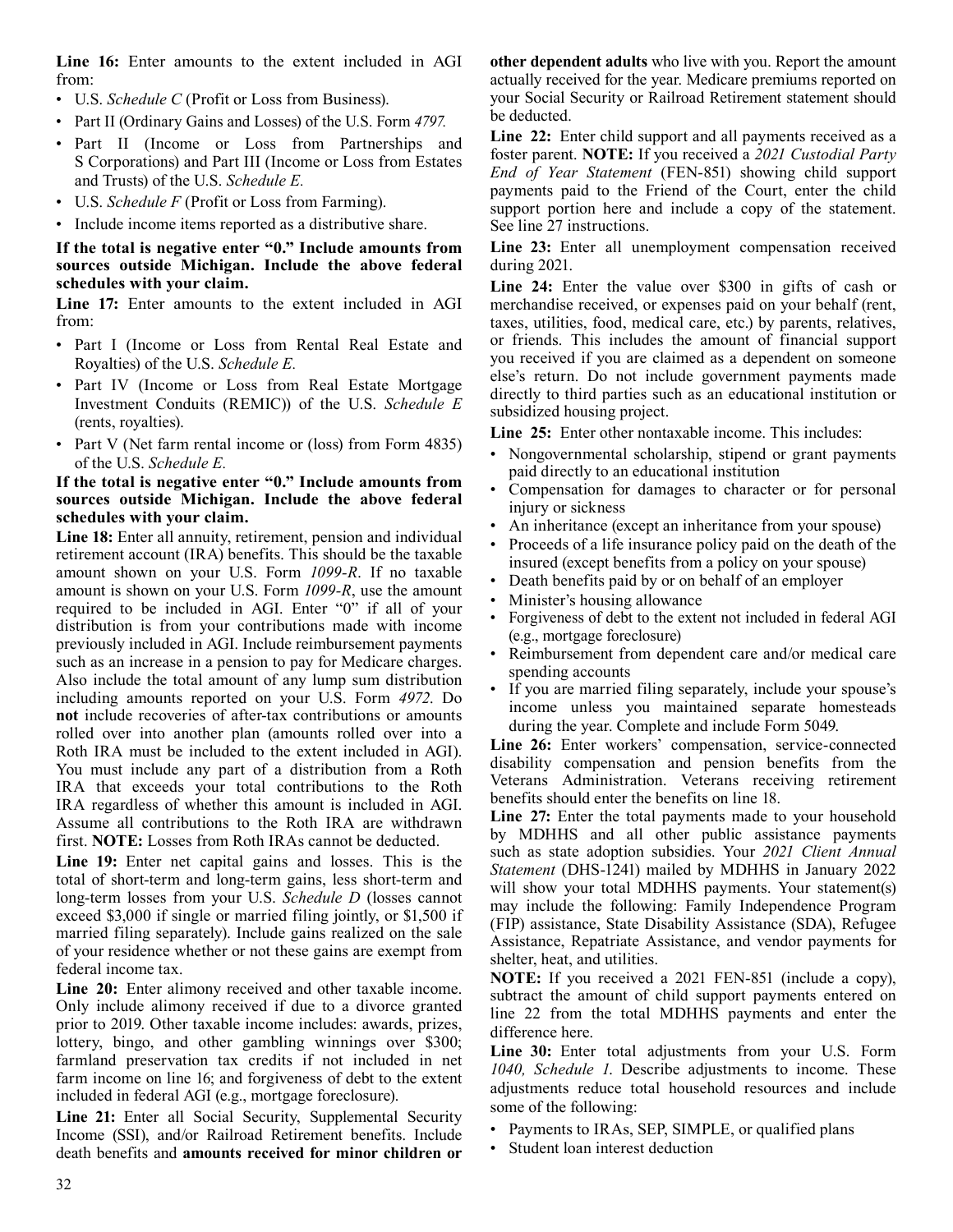- Moving expenses incurred by members of the Armed Forces on active duty and, due to a military order, move **into or within** Michigan because of a permanent change in station. Moving expenses when moving **out** of Michigan cannot be included in "Other Adjustments" to reduce total household resources
- Deduction for self-employment tax
- Self-employed health insurance deduction
- Penalty on early withdrawal of savings
- Alimony paid if deductible on your U.S. Form *1040*
- Jury duty pay you gave to your employer
- Archer Medical Savings Account (MSA) deduction
- Health Savings Account (HSA) deduction
- Any other adjustments to gross income included on your 2021 U.S. Form *1040, Schedule 1*.

**Line 31:** Enter health insurance premiums, Health Maintenance Organization (HMO) premiums, or other insurance premiums you paid for yourself and your family. Include the following premiums:

- Medical insurance
- Dental insurance
- Vision insurance
- Prescription drug plan
- Automobile insurance (medical care portion only).

Do **not** include any insurance premiums deducted on lines 21 or 30, amounts paid for income protection insurance (long-term disability), long-term care insurance, or amounts paid by an employer with pre‑tax payroll contributions.

You must reduce an insurance premium by the federal premium tax credit received under the Patient Protection and Affordable Care Act. Use the 2021 U.S. Premium Tax Credit Form *8962* to calculate the net insurance premium. The annual total insurance premium (line 11(a) of U.S. Form *8962*  or the sum of lines 12(a) through 23(a) of U.S. Form *8962*) less the total premium tax credit (line 24 of U.S. Form *8962*) may be claimed.

| <b>MI-1040CR TABLE 2:</b> |                                 |  |
|---------------------------|---------------------------------|--|
|                           | PERCENT OF TAXES NOT REFUNDABLE |  |
| ALL GENERAL CLAIMANTS     |                                 |  |
| <i>Income</i>             | % of Income                     |  |

| <b>OTHER CLAIMANTS *</b> |             |  |
|--------------------------|-------------|--|
| <i>Income</i>            | % of Income |  |
|                          |             |  |
|                          |             |  |
|                          |             |  |
|                          |             |  |
|                          |             |  |

\*Other claimants are senior citizens or people who are paraplegic, hemiplegic, quadriplegic, deaf, or totally and permanently disabled or unremarried spouse of an individual 65 or older.

## **Property Tax Credit**

**Line 34:** Multiply line 33 by 3.2 percent (0.032) or the percentage from MI-1040CR Table 2. **This is the amount that will not be refunded.** The personal representative claiming a credit for a deceased taxpayer with total household resources of \$6,000 or less must annualize the decedent's income and use the annualized figure to determine the nonrefundable percentage from Table 2. Then use the **actual** total household resources to compute the credit. See "Annualizing Total Household Resources" on page 29.

#### **PART 1: Allowable Computation Based on Claimant Status**

Complete only Section A, B, or C, whichever applies to you. Senior claimants who checked only 5a complete Section A. Claimants who checked only 5b or checked both boxes 5a and 5b complete Section B. All other claimants complete Section C.

**Line 37:** Enter the percentage from MI-1040CR Table A that applies to your total household resources from line 33. A senior, age 65 or older, filing a part-year credit must calculate annualized total household resources to determine the reduction percentage using MI-1040CR Table A.

| <b>MI-1040CR TABLE A:</b><br><b>SENIOR CREDIT REDUCTION</b> |            |  |  |
|-------------------------------------------------------------|------------|--|--|
| <b>Total Household Resources</b>                            | Percentage |  |  |
|                                                             |            |  |  |
|                                                             |            |  |  |
|                                                             |            |  |  |
|                                                             |            |  |  |
|                                                             |            |  |  |
| $$25,001 - $26,000$ 80% (0.80)                              |            |  |  |
|                                                             |            |  |  |
|                                                             |            |  |  |
|                                                             |            |  |  |
|                                                             |            |  |  |
|                                                             |            |  |  |

Line 42: If you checked only 5a enter the amount from line 38. If you checked only 5b or checked both 5a and 5b enter the amount from line 39. All others enter the amount from line 41. If you received FIP assistance or other MDHHS benefits in 2021, prorate your credit to reflect the ratio of income from other sources to total household resources. To prorate your credit use the information from your form to complete MI-1040CR Worksheet 4.

| <b>MI-1040CR TABLE B:</b><br><b>HOMESTEAD PROPERTY TAX CREDIT PHASE OUT</b> |            |  |  |
|-----------------------------------------------------------------------------|------------|--|--|
| <b>Total Household Resources</b>                                            | Percentage |  |  |
|                                                                             |            |  |  |
|                                                                             |            |  |  |
| $$52,601 - $53,600$ 80% (0.80)                                              |            |  |  |
|                                                                             |            |  |  |
|                                                                             |            |  |  |
|                                                                             |            |  |  |
| $$56,601 - $57,600$ 40% (0.40)                                              |            |  |  |
|                                                                             |            |  |  |
|                                                                             |            |  |  |
|                                                                             |            |  |  |
|                                                                             |            |  |  |